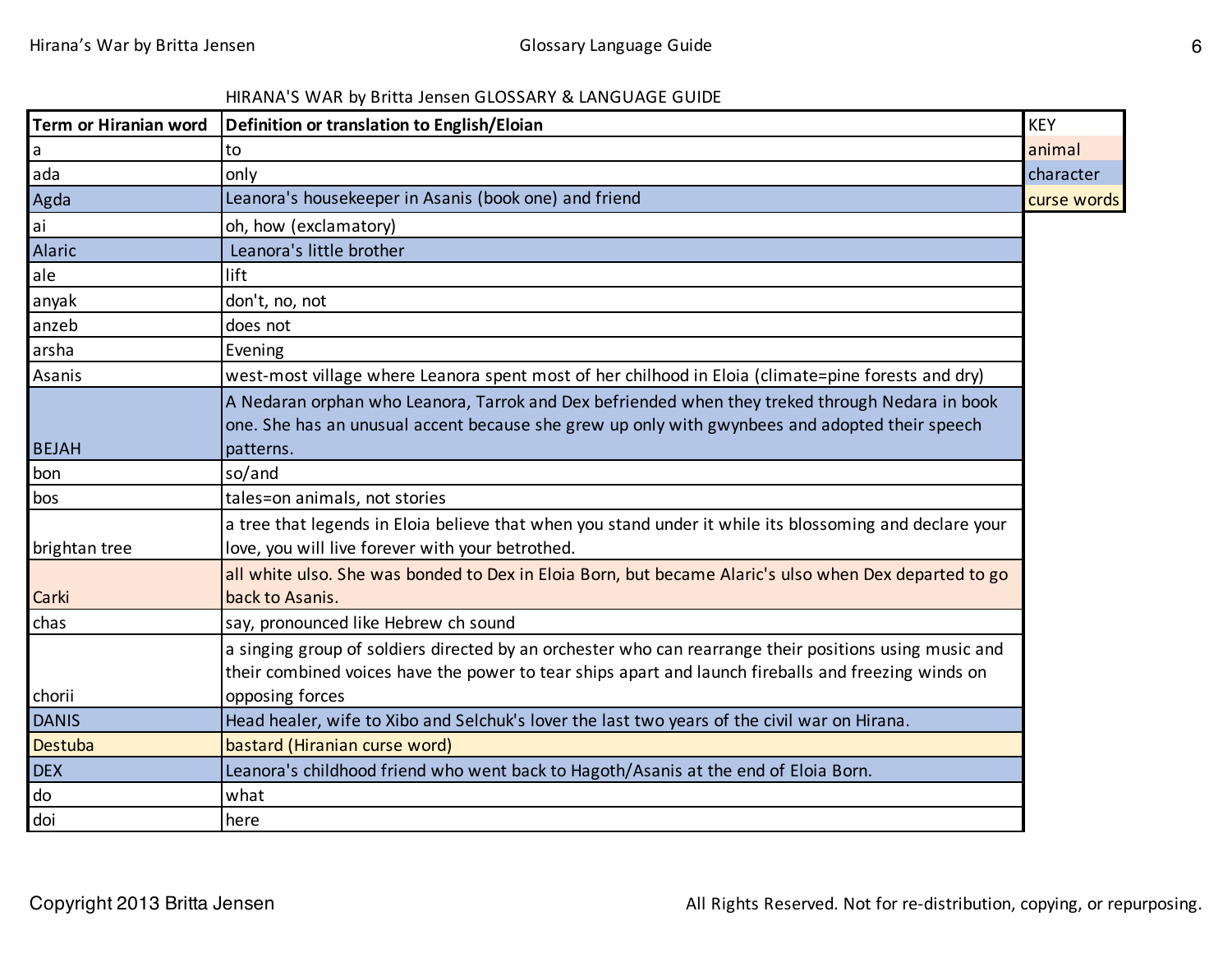| Term or Hiranian word | Definition or translation to English/Eloian                                                                                                                                                                                                                                                                                                                                                                                                                                           |
|-----------------------|---------------------------------------------------------------------------------------------------------------------------------------------------------------------------------------------------------------------------------------------------------------------------------------------------------------------------------------------------------------------------------------------------------------------------------------------------------------------------------------|
|                       | entirely grey ulso and sister to Carki. She is the calmer of the two sisters and the two were trained as a                                                                                                                                                                                                                                                                                                                                                                            |
| Dona                  | team.                                                                                                                                                                                                                                                                                                                                                                                                                                                                                 |
|                       | a Kardush refugee, lover of Gulnaz and one of the few Kardush/Yarat child mixes left after the civil war.                                                                                                                                                                                                                                                                                                                                                                             |
| <b>DRASH</b>          | He is gifted in engineering and building things.                                                                                                                                                                                                                                                                                                                                                                                                                                      |
| Eloia                 | a planet in the Trench Wave galaxy where Leanora and Tarrok were born.                                                                                                                                                                                                                                                                                                                                                                                                                |
| <b>ERENA</b>          | a healer in Hagoth (Eloia) and Tarrok's sister                                                                                                                                                                                                                                                                                                                                                                                                                                        |
| eskit                 | traitor                                                                                                                                                                                                                                                                                                                                                                                                                                                                               |
| fas                   | strong                                                                                                                                                                                                                                                                                                                                                                                                                                                                                |
| fassenye              | swift like an animal                                                                                                                                                                                                                                                                                                                                                                                                                                                                  |
| fela                  | need                                                                                                                                                                                                                                                                                                                                                                                                                                                                                  |
| Fernais               | Memory keeper-they started out as Kardush scholars who wrote down Hirana's history before the Yarats<br>came, then they learned that Kardush-Yarat mixed children could actually hold hundreds of years of<br>memories from touch. Fernais memory keepers were born to punish those who mixed the two cultural<br>groups.                                                                                                                                                             |
| file                  | find                                                                                                                                                                                                                                                                                                                                                                                                                                                                                  |
| forabera              | native plant with healing properties (Lepidaia)                                                                                                                                                                                                                                                                                                                                                                                                                                       |
| forshaime             | exist                                                                                                                                                                                                                                                                                                                                                                                                                                                                                 |
| ful                   | touch                                                                                                                                                                                                                                                                                                                                                                                                                                                                                 |
| fural                 | remember                                                                                                                                                                                                                                                                                                                                                                                                                                                                              |
| grolve                | throats                                                                                                                                                                                                                                                                                                                                                                                                                                                                               |
| <b>GULNAZ</b>         | Half Kardush/half Yarat Hiranian orphan who grew up in very difficult circumstances and was forced to<br>become a Memory Keeper at a young age. Her only friends/family are Yelina, Drash, Xibo and Danis. She<br>loses half of that family in the civil war and was also coerced into being a "double agent" to Zer and<br>Xibo. She continues her work unbeknownst to either Zer or Xibo after the civil war. She is the only<br>surviving binary traveler besides Leanora and Zer. |
| gwynbee               | cat-squirrel combination (favouring a slightly larger cat body with a fluffy squirrel tale and movements).<br>Can speak and translate languages they are familiar with, but do not have deep social graces.                                                                                                                                                                                                                                                                           |
| Hagoth                | desert village where Tarrok grew up on Eloia                                                                                                                                                                                                                                                                                                                                                                                                                                          |
| haian fusai           | singing life force--what makes it possible to travel, heal and ultimately kill                                                                                                                                                                                                                                                                                                                                                                                                        |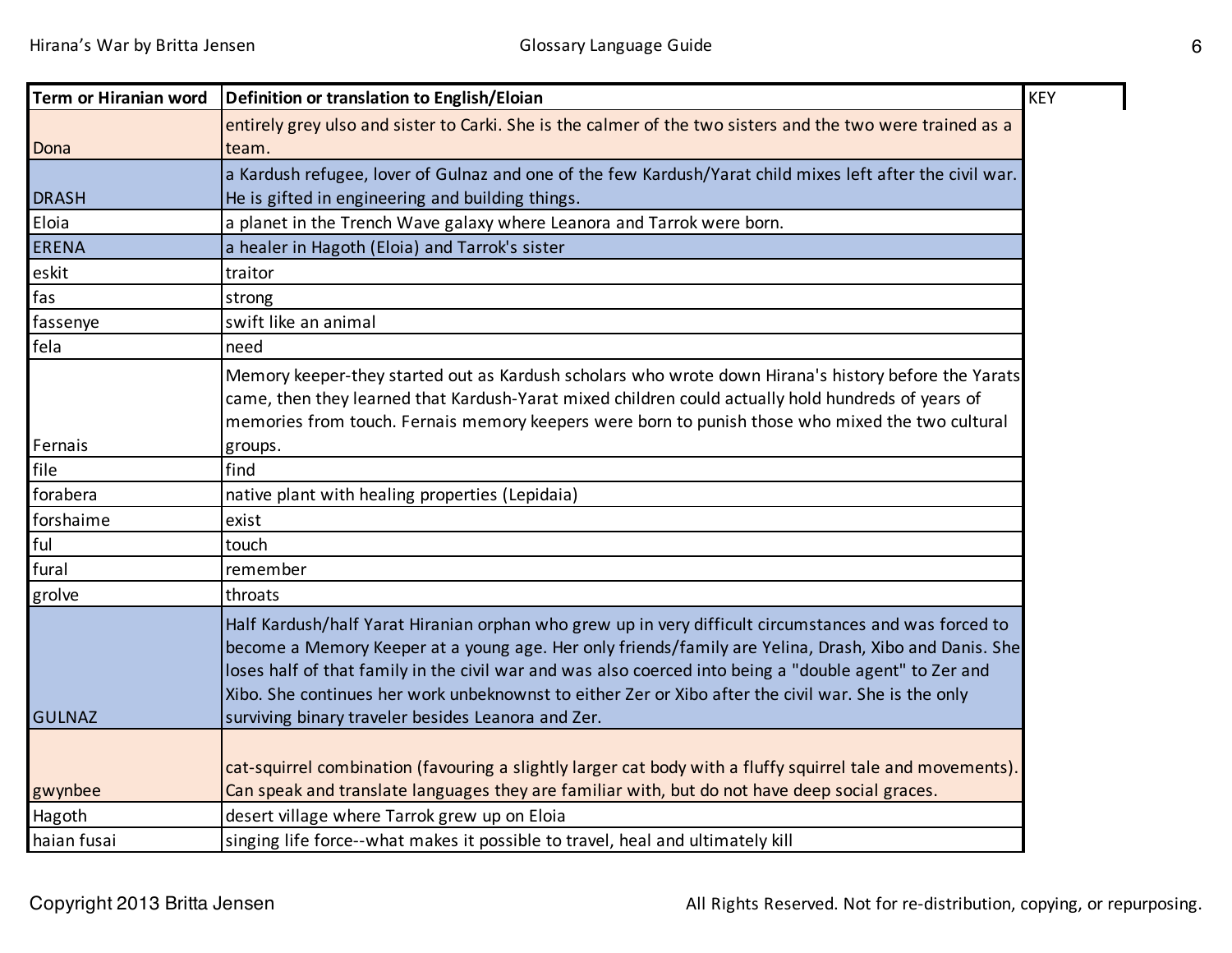| Term or Hiranian word                    | <b>KEY</b><br>Definition or translation to English/Eloian                                                                                                                                                                                                                                                                                                                                                                                          |
|------------------------------------------|----------------------------------------------------------------------------------------------------------------------------------------------------------------------------------------------------------------------------------------------------------------------------------------------------------------------------------------------------------------------------------------------------------------------------------------------------|
| haiane                                   | spirit                                                                                                                                                                                                                                                                                                                                                                                                                                             |
| hale                                     | sing                                                                                                                                                                                                                                                                                                                                                                                                                                               |
| Hirana                                   | an advanced planet in the Wex-Em galaxy where Leanora's mother and Tarrok's father come from.                                                                                                                                                                                                                                                                                                                                                      |
| Inbikh                                   | female head gwynbee, mostly white with pink streaks and mate to Radjek                                                                                                                                                                                                                                                                                                                                                                             |
| kiyo<br>klarsi                           | alternating current pole that lights up and keeps Hiranians from using their abilities at very short range<br>eyes                                                                                                                                                                                                                                                                                                                                 |
| klaru                                    | guide                                                                                                                                                                                                                                                                                                                                                                                                                                              |
| Kundit mazra ha<br>le                    | worse Hiranian curse, equivalent perhaps to mother F***er<br>the (only used in songs)                                                                                                                                                                                                                                                                                                                                                              |
| <b>LEANORA</b>                           | 17-year old daughter of Saren and Methriel who discovered her true heritage when she treked across<br>Eloia in Book One (Eloia Born). She is a "binary traveler" and can travel at will, but also has the ability to<br>carry large groups of people across galaxies. The downside to this massive ability is that it wears her<br>out more quickly than a Kardush soldier and could kill her if she doesn't learn to master her energy<br>levels. |
| letye                                    | fish                                                                                                                                                                                                                                                                                                                                                                                                                                               |
| luoshi                                   | a short furred dromedary like creature that resembles an oversized alpaca. Able to follow commands<br>and pull large carts in teams. Good working relationship with ulsos                                                                                                                                                                                                                                                                          |
| Marwatha                                 | troop carrier ship shaped like a dark jellyfish                                                                                                                                                                                                                                                                                                                                                                                                    |
| Mesopaikka (formerly<br>Hall of Mirrors) | the communication hall or Tumia aula in Hiranian with an interior made of the communication minerals<br>that allow brainwaves to transmit and project. This used to be called The Hall of Mirrors.                                                                                                                                                                                                                                                 |
| <b>METHRIEL</b>                          | Leanora's birthfather and father to Leanora's younger brother, Alaric (born after Saren's return to<br>Lepidaia). Full Eloian.                                                                                                                                                                                                                                                                                                                     |
| <b>MIKOSH</b>                            | 17 year old Kardush warrior and ability tester. She lost her mother, General Bezma Ko, in the civil war.                                                                                                                                                                                                                                                                                                                                           |
| mit                                      | I/me                                                                                                                                                                                                                                                                                                                                                                                                                                               |
| mo                                       | I (more familiar)                                                                                                                                                                                                                                                                                                                                                                                                                                  |
| moir                                     | beautiful                                                                                                                                                                                                                                                                                                                                                                                                                                          |
| molrick                                  | this moment                                                                                                                                                                                                                                                                                                                                                                                                                                        |
| mosh/mos                                 | me                                                                                                                                                                                                                                                                                                                                                                                                                                                 |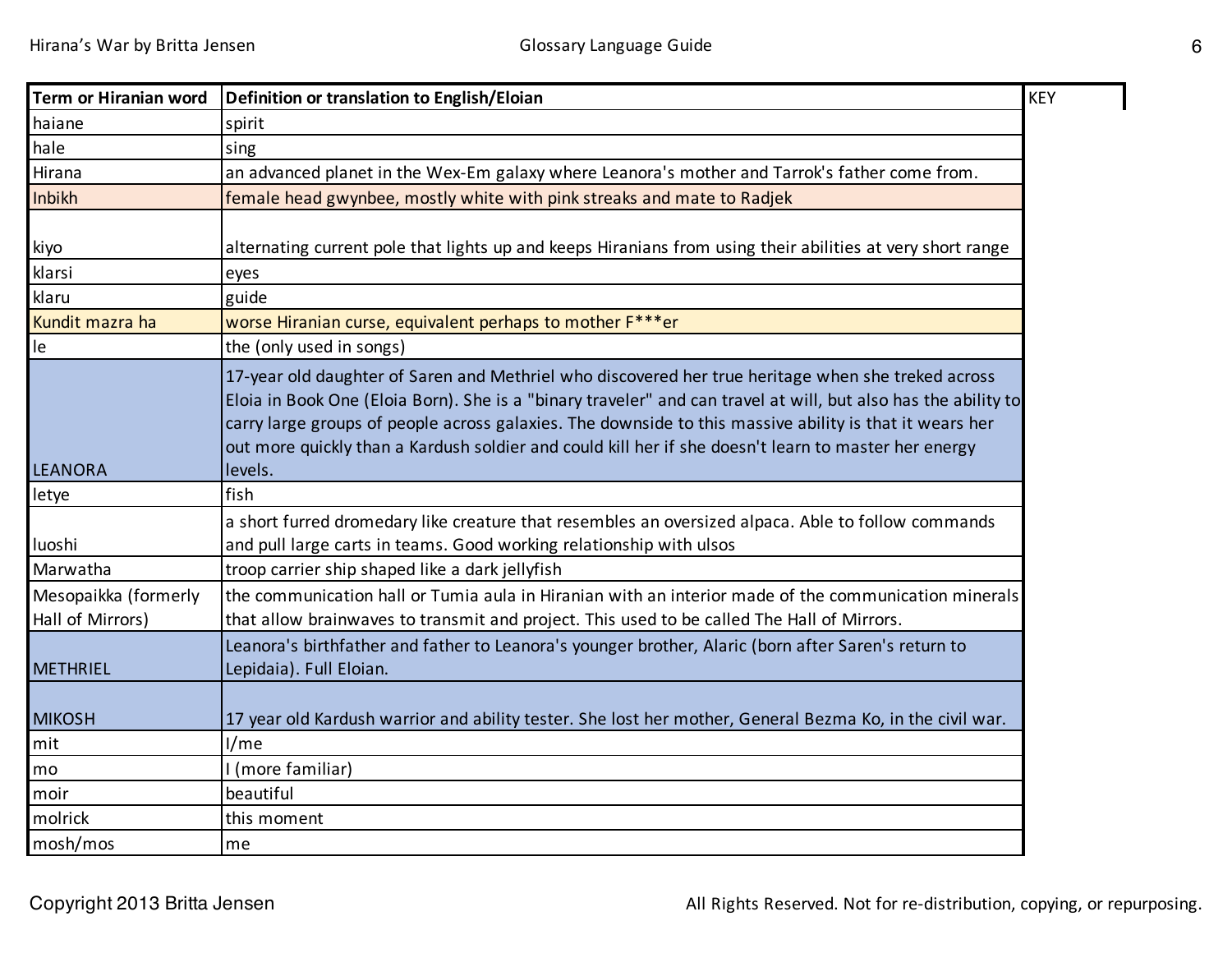| Term or Hiranian word | Definition or translation to English/Eloian                                                                                                                                                                                                     | <b>KEY</b> |
|-----------------------|-------------------------------------------------------------------------------------------------------------------------------------------------------------------------------------------------------------------------------------------------|------------|
| mot                   | mine                                                                                                                                                                                                                                            |            |
| mozab drum            | Hagothian singing drum that are created so most deaf can feel the tones, due to the low frequency                                                                                                                                               |            |
| na'seri               | Until                                                                                                                                                                                                                                           |            |
| nazrim                | stop now                                                                                                                                                                                                                                        |            |
| Nedara                | the rainforest village on Eloia where Bejah grew up and the gwynbees come from.                                                                                                                                                                 |            |
| <b>NEELAN</b>         | a Kardush refugee who escaped to Eloia to help build up their ships to protect the planet from the<br>Yarats.                                                                                                                                   |            |
| neiko                 | measuring device for gauging the strength of one's traveling abilities. It is made from the same rock<br>that transmits brainwaves and projections long-distance                                                                                |            |
| Neptil                | one of Eloia's five moons, orange                                                                                                                                                                                                               |            |
| noi                   | there                                                                                                                                                                                                                                           |            |
| nyanim                | beginning                                                                                                                                                                                                                                       |            |
| o le tal              | out to come                                                                                                                                                                                                                                     |            |
| orchester             | leader of the chorii. Usually an orchester needs a minimum of a quadrant (four people) to destroy an<br>object or group of people with their voices.                                                                                            |            |
| Pakopaikka            | the alcove/retreat set into the south stone cliff face of the south shore, opposite from Mesopaikka, the<br>communication center at the north shore                                                                                             |            |
| par                   | where                                                                                                                                                                                                                                           |            |
| Per                   | one of the Kardush refugees that Leanora is trying to heal.                                                                                                                                                                                     |            |
| Peshara               | Hiranian curse word (similar to the "S-word"                                                                                                                                                                                                    |            |
| poi root              | detoxifying root that grows on Eloia                                                                                                                                                                                                            |            |
| Radjek                | male gwynbee and mate with Inbikh, grewy with blue streaks.                                                                                                                                                                                     |            |
| rusyun                | ocean                                                                                                                                                                                                                                           |            |
| Salmo ya, yurai wi,   |                                                                                                                                                                                                                                                 |            |
| miishii mashuh/Salmo, | Selchuk's healing song, using words from ancient Kardush. Roughly translated: come forth now, taking                                                                                                                                            |            |
| ya, yurai zi, miishii | out the damaged, come forth now, new tissues renewed. (It's actually more images than words, hence                                                                                                                                              |            |
| mashoh                | lack of translation).                                                                                                                                                                                                                           |            |
| <b>SAREN</b>          | Leanora's mother who was kicked out of Asanis (Leanora's childhood village) and had to trek across to<br>Eloia to be reunited with Methriel. Has the ability to prophecy the future (but it is always subject to<br>change). A Kardush Hiranian |            |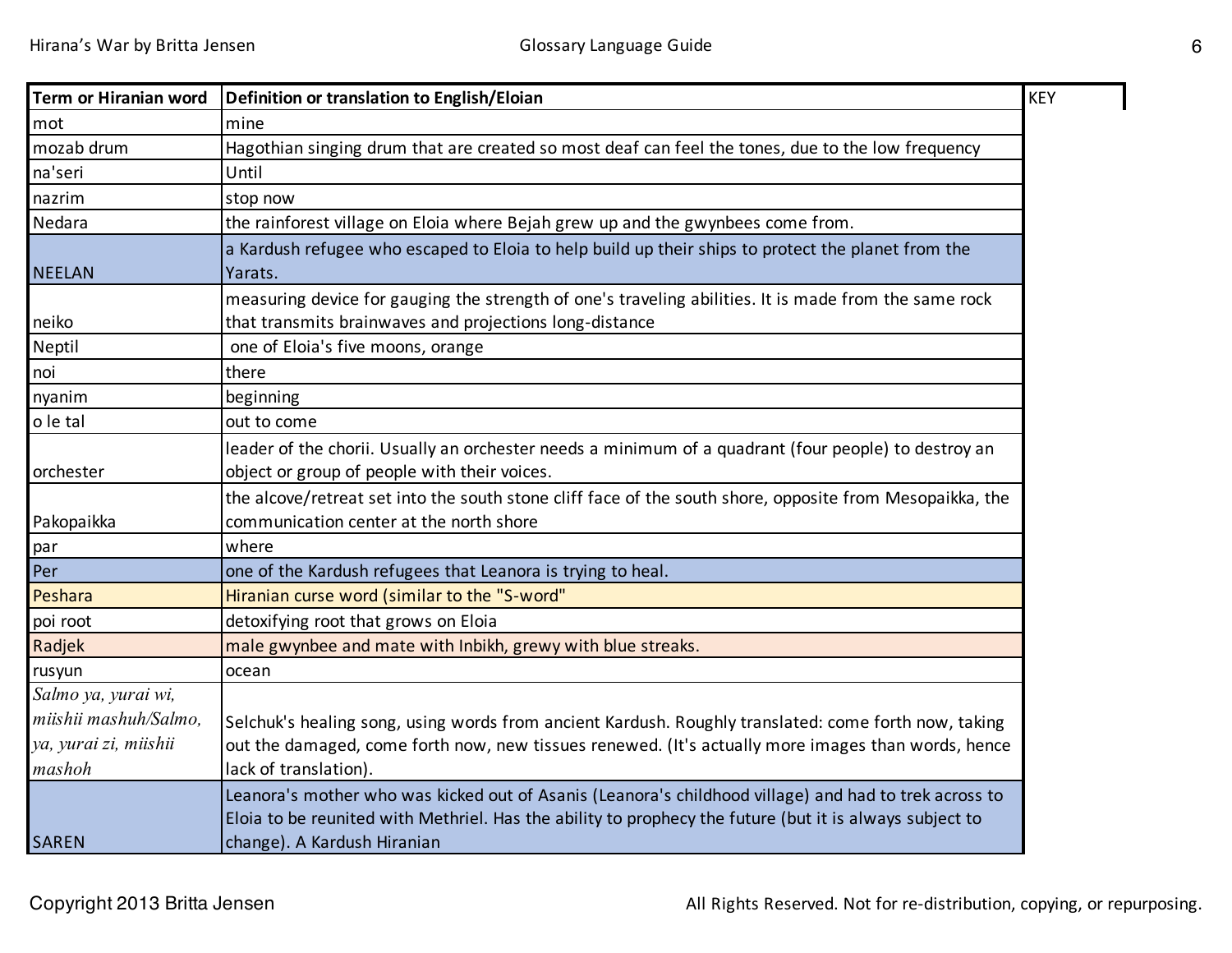| Term or Hiranian word  | Definition or translation to English/Eloian                                                                                                                                                               | <b>KEY</b> |
|------------------------|-----------------------------------------------------------------------------------------------------------------------------------------------------------------------------------------------------------|------------|
| <b>SELCHUK</b>         | 18 year old head healer after Danis dies. He is attracted to Leanora and tries to pursue her.                                                                                                             |            |
| si'djen                | heart                                                                                                                                                                                                     |            |
| so'djuul               | blood                                                                                                                                                                                                     |            |
| sobishyara             | surface                                                                                                                                                                                                   |            |
| swazbag                | <b>Eloian expletive</b>                                                                                                                                                                                   |            |
| Talbo-pii              | tiny vessel carrying one person maximum or two Gwynbees                                                                                                                                                   |            |
| tallenye               | come animal                                                                                                                                                                                               |            |
| <b>TARROK</b>          | Leanora's boyfriend, also half Hiranian (Yarat) but raised by a good Yarat father who was workmates<br>with Saren before she left for Lepidaia.                                                           |            |
| tufan xele             | drowned (doused in water)                                                                                                                                                                                 |            |
| tula                   | fast-paced dance where dancers step on each beat of the main rhythm of the song                                                                                                                           |            |
| ule                    | from/of                                                                                                                                                                                                   |            |
| ulso                   | large humming desert dog that up to two humans can ride on at a time. Silky furred and mostly attuned<br>to the desert, they can adapt to other climates easily. Very intelligent, but unabl eot converse |            |
| uraj                   | over                                                                                                                                                                                                      |            |
| urajde                 | return (oo-ra-ii-deh)                                                                                                                                                                                     |            |
| urijnak                | (urij=track, nak=sensing) the energy coming from living things that well trained soldiers can use to find<br>people, heal or kill. Each person has a unique urijniak.                                     |            |
| ut                     | and be, or "is"                                                                                                                                                                                           |            |
| utka                   | scales                                                                                                                                                                                                    |            |
| Vali                   | male ulso and companion to Leanora. He bonded with her in Eloia Born. He has brown and white fur.<br>His snout is dark brown fur and he is the darling of the ulsos. And he knows it, of course.          |            |
| Voshe                  | Flowing                                                                                                                                                                                                   |            |
| vu-shuul               | home                                                                                                                                                                                                      |            |
| Vu-shuul xal yus walid | Home guide way us (guide on our way home, in Eloian)                                                                                                                                                      |            |
| walid                  | us/our/                                                                                                                                                                                                   |            |
| wet-al-wirth           | Lepidaian word that means "taking on the light" or marriage covenant                                                                                                                                      |            |
| Xal                    | guide/take (only when used like guide)                                                                                                                                                                    |            |
| xele                   | water                                                                                                                                                                                                     |            |